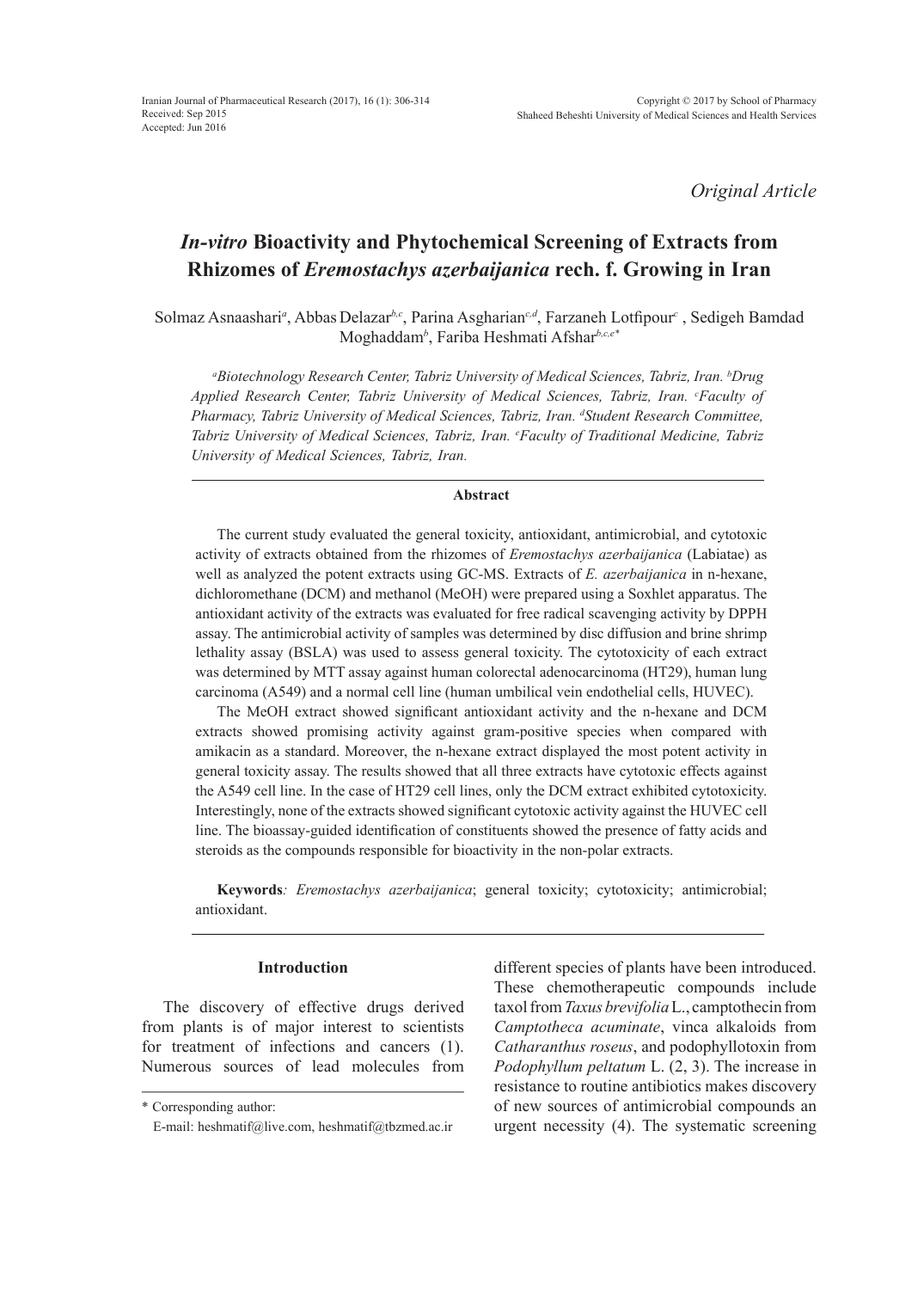of plant extracts for their anti-cancer and antibacterial have been started to find new natural products with potential activity against malignant cells and multi-resistance bacteria. In this regard, our study focused on an Iranian plant, *Eremostachys azerbaijanica* rech. f. from the genus *Eremostachys* (family: Lamiaceae alt. Labiatae; subfamily: Lamioideae), which are distributed throughout central and western Asia. This is a large genus with approximately 60 to 80 species that is generally restricted to the dry mountains of the flora Iranica area from southeastern Turkey and western Iran to central Asia and Afghanistan (5, 6). It is represented by 15 endemic species in Iranian flora with its common Persian name of *sonbol-e-biabani*. These plants includ perennial herbs with robust stems, thick roots, laciniate leaves, large calyces, and large creamy corollas bearded nutlets (5)- 8(). Plants of this genus are known as important medicinal herbs and have been used in indigenous or folk medicine. The roots and rhizomes of *Eremostachys glabra* (*E. glabra* Boiss) is traditionally used as a topical analgesic and anti-inflammatory agent in Iran (5). Moreover, decoction of the roots and flowers of *E. laciniata*  has been applied to treat allergies, headache, and liver disease (9, 10). Previous studies have revealed that *E. laciniata* is a potential source of natural components with analgesic (9), antidepressant (11), antinociceptive (12), and antiinflammatory (9, 13) properties. Furthermore, preceding investigations have reported the antioxidant and antibacterial effects of these plants (14-16).

Phytochemical studies on different extracts of *Eremostachys* genus have revealed the presence of several flavonoids (e.g., luteolin, chrysoeriol glycosides), monoterpene glycosides, ferulic acid derivatives (6), phenylethanoids, phytosterols (9), and iridoid glucosides (14,17 ). Examination of the essential oil composition of the plants of this genus has shown that they are rich in monoterpenes and sesquiterpenes (18- 20). The current study evaluated the rhizomes of *E. azerbaijanica* rech. f. for its antioxidant and antimicrobial properties along with its general toxicity and cytotoxic activities. The active extracts were further subjected to gas chromatography mass spectrometry (GC-MS) for identification of the active compounds present in the extract.

# *Material and Methods Plant Material*

The rhizomes of *E. azerbaijanica* Rech.f. were collected during July 2012 from Sahand mountains in East Azarbaijan province (Northwest Iran), 1850 m above sea level, GPS coordinates: N 37°45› 32.4» E 45° 58› 41.9» . A voucher specimen has been retained in the herbarium of the Faculty of Pharmacy, Tabriz University of Medical Sciences, Iran under the accession code TBZ-fph-738.

### *Extraction*

Air-dried and ground rhizomes of *E. azerbaijanica* (100 g) were Soxhlet extracted respectively with n-hexane, DCM and MeOH (1.1 L each). All these extracts were separately concentrated using a rotary evaporator at a maximum temperature of 45 °C.

## *Brine Shrimp Lethality Test (BSLT)*

The general toxicity of different extracts of *E. azerbaijanica* rhizomes were monitored by the BSLT method. The *Artemia salina* eggs were hatched in a conical shaped vessel containing 300 mL artificial sea water prepared from commercial sea salt (40g/L). The flasks were well aerated with the aid of an air pump, and kept in a water bath at 29-30 °C. A bright light source was left on. After 48 h, active nauplii were collected from the bright compartment of hatching tank and used for the assay. The extracts were dissolved in dimethylsulfoxide (DMSO) and diluted with artificial sea water so that final concentration of DMSO did not exceed 0.05 percent. Different concentrations of extract were prepared by serial dilution from stock sample (1mg/mL). 1 mL of each concentration along with 10 mL of aerated sea water was transferred into clean sterile universal vials. About 10 nauplii were introduced into each vial and incubated for 24 h. The controls were DMSO (negative control) and podophyllotoxin (positive control). Finally, the number of survivals at each dosage of extracts and controls were counted and recorded. The lethal concentration of each extract resulting in 50 percent mortality of the brine shrimp  $(LC_{50})$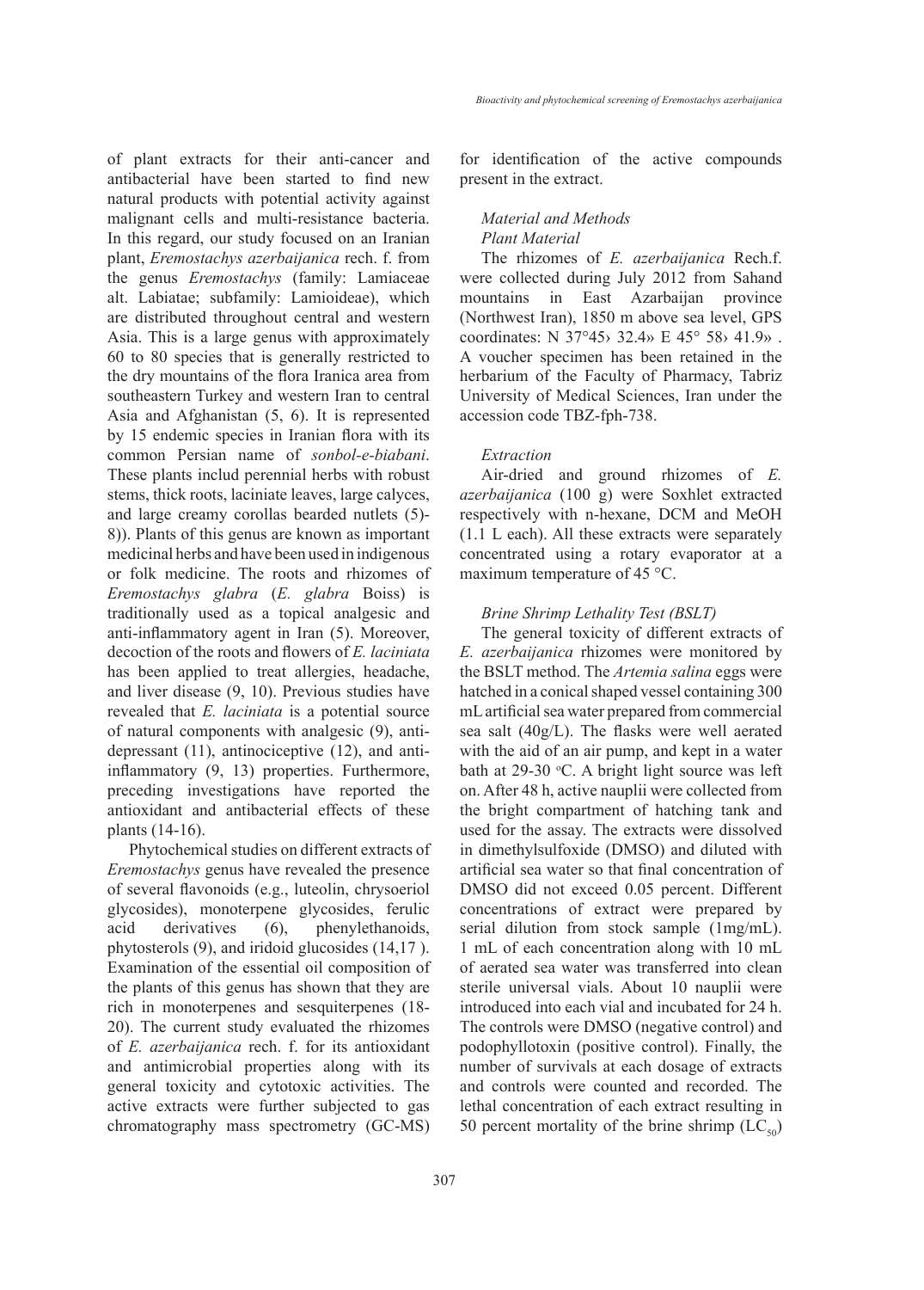was calculated using linear regression analysis by Excel software (6).

*Free Radical Scavenging Activity Test (FRST)* Antioxidant activity of the extracts was assessed spectrophotometrically using the 2, 2-diphenyl-1-picrylhydrazyl (DPPH) radical (molecular formula  $C_{18}H_{12}N_5O_6$ , molecular weight 394) obtained from Sigma Aldrich Company. Stock solutions of extracts were prepared as 1 mg/mL in chloroform  $(CHCl<sub>3</sub>)$ for n-hexane and DCM extracts and MeOH for MeOH extract.

Serial dilutions were made to obtain concentrations of  $5 \times 10^{-1}$ ,  $2.5 \times 10^{-1}$ ,  $1.25 \times 10^{-1}$ <sup>1</sup>,  $6.25 \times 10^{-2}$ ,  $3.13 \times 10^{-2}$  and  $1.56 \times 10^{-2}$  mg/mL. Diluted solutions of extracts (5 mL each) were mixed with 0.08 mg/mL DPPH solution (5 mL) and allowed to stand for 30 min for occurring any reaction. The UV absorbance was recorded at 517 nm. The experiment was done in triplicate and the reduction of free radical DPPH in percent  $(R \%)$  was calculated in the following equation:

$$
R\% = (A_{\text{Negative control}} - A_{\text{sample}})/A_{\text{Negative control}})
$$
  
× 100

Where A  $_{Negative\ control}$  is the absorbance of the negative control (containing all the reagents except the extract), and A  $_{\text{sample}}$  is the absorbance of the test samples. Extract concentration providing 50% reduction ( $RC_{50}$ ) was calculated from the graph plotting reduction percentage against extract concentration. Quercetine was used as positive control (6).

#### *Cytotoxicity Assay*

HT29 (human colorectal adenocarcinoma), A549 (human lung carcinoma) and HUVEC (Human Umbilical Vein Endothelial) cell lines were cultured in *RPMI 1640* (*Roswell Park Memorial Institute*) medium with suitable additives containing 100 IU/mL penicillin and 100 μg/mL streptomycin supplemented with 10% fetal bovine serum (FBS). The cells were cultured in a humidified atmosphere of a  $5\%$  CO<sub>2</sub> at 37 °C. For MTT assay, the cells were seeded at a density of  $1 \times 10^4$  cells/well into 96-well plates and incubated for 24 h before the cells were exposed to different concentration of extracts

(including 1, 10, 100, 1000  $\mu$ g/mL) and incubated for 3 days in a humidified atmosphere at 37 °C in presence of 5%  $CO_2$ . After 72 h of incubation each well received 20 µL of 3-(4, 5-dimethylthiazol-2-yl)-2,5- diphenyltetrazolium bromide reagent (MTT; 5 mg/mL in phosphate- buffered saline), and the plates were incubated at 37 °C for 4 h. The amount of MTT reduction was quantified spectrophotometrically at 570 nm using a microplate reader (ELISA plate reader, Bio teck, Bad Friedrichshall, Germany). The experiments performed in triplicate and for comparing the anti proliferative activity of plants, Paclitaxel and DMSO were considered as positive and negative controls, respectively.

The cell survival was calculated by the following formula:

# Relative viability (%) =  $(A_{test}/A_{control}) \times 100$

Where  $A_{control}$  is the absorbance of the negative control and  $A<sub>test</sub>$  is the absorbance of the sample. The cytotoxicity was expressed as  $IC_{50}$ values (the concentration of extract inhibiting the cell growth by 50%) which determined with the Sigma Plot 10 software (21- 23).

## *Antimicrobial Assay Microbial Strains*

Microorganisms were obtained as lyophilized culture from Persian Type Culture Collection (Iran). Organisms were as follows: two species of Gram negative bacteria, *Pseudomonas aeroghinosa* (ATCC 9027), *Escherichia coli* (ATCC 8739), and two strains of Gram positive species, *Staphylococcus epidermidis* (ATCC 12228), *Staphylococcus aureus* (ATCC 6538) and one species of moulds, *Candida albicans* (ATCC 10231).

#### *Disc-Diffusion Assay*

Activated microorganisms were cultivated on *Muller Hinton* Broth medium (Sigma-Aldrich). Cell cultures were incubated overnight at 37 °C. Saline solution was twice applied to provide the turbidity for the centrifuged pallets at 3000 rpm for 15 min (equal to 0.5 Mc Farland, 10 8 CFU/mL as a standard optical density). The final concentration of inoculums was adjusted to about 10 6 CFU/mL with sterile saline solution.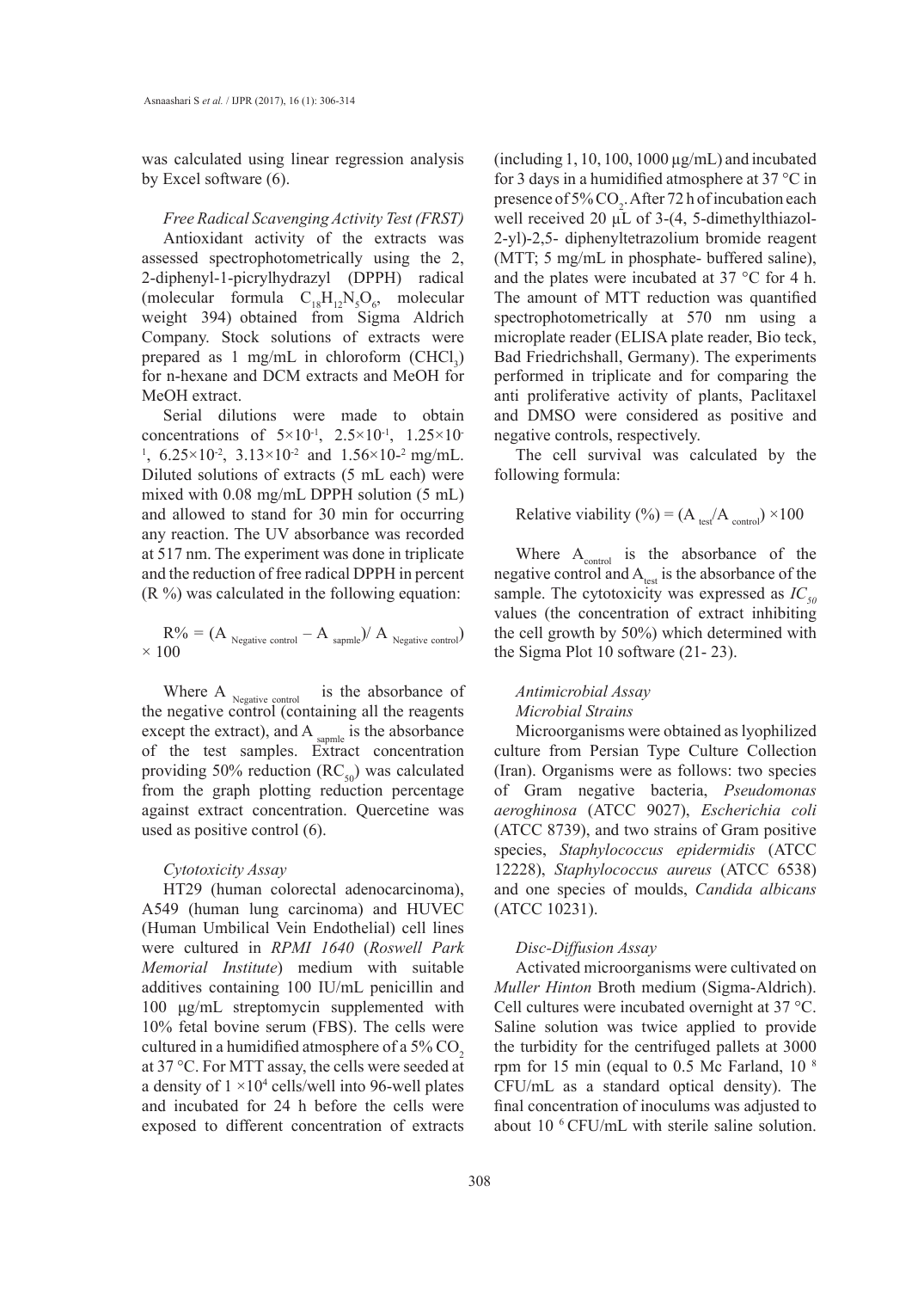The dried plant extracts were dissolved in 50% aqueous DMSO to a final concentration of 1mg/mL. The antimicrobial activities of the plant extracts were determined by paper disc diffusion assay (23, 24). To obtain a uniform microbial growth, 10 mL of prepared inoculums suspensions were spread over the autoclaved Muller Hinton Agar plates (Merck). Sterilized filter paper discs (Whatman paper with 6 millimeters diameter) were impregnated with 50 µL of different concentrations of extracts and placed on the surface of the media. The plates were incubated for 30 min in refrigerator to allow the diffusion of extract, and then they were incubated at 37 °C for 24 h. Finally the inhibition zones obtained around sterile discs were measured.

To comparing the potency of the antimicrobial activity of the extracts, two control groups were considered: 1. aqueous DMSO as a vehicle (negative) control 2. The standard disc of Amikacin was as a positive control. All experiments were performed in triplicate, and mean value was calculated .Compounds that have illustrated significant antibacterial activity, were selected for further evaluating for their minimum inhibitory concentration (MIC). Extracts were prepared via serial dilutions in broth then added to test tubes which were impregnated with volume of the adjusted inoculums. After incubation at 37 ºC for 24 h the MIC was read. The MIC was defined as the lowest concentration of a fraction which was able to completely inhibit the growth of each bacterial strain (25, 26).

### *GC-MS Analysis of Potent Fractions*

GC–MS analyses were carried out on a Shimadzu QP-5050A GC–MS system equipped with a DB-1 fused silica column (60 m  $\times$  0.25 mm i.d., film thickness  $0.25 \mu M$ ).

For analyzing n-hexane extract, the oven temperature was held at 50 °C for 1 min, then programmed at 4 °C/min to 230 °C and then 1.5 °C/min to 310 °C . In regard to DCM extract, the oven temperature was held at 50 °C for 1 min, and then programmed at  $3 \degree C / \text{min}$  to  $310 \degree C / \text{min}$ °C. Other operating conditions were as follows: carrier gas, helium with a flow rate of 1.3 mL/ min; injector temperature, 280 °C; at split ratio, 1:10; Mass spectra was taken at 70 eV (ionization energy); scan time, 1 s; Mass range was from *m/z* 30–600 amu.

#### *Identification of Components*

Identification of the constituents was based on direct comparison of the retention indices and mass spectral data with those for standard alkanes, and computer matching with the NIST 21, NIST 107 and WILEY229 libraries, as well as by comparison of the fragmentation patterns of the mass spectra with those reported in the literature (27).

#### *Statistical Analysis*

All experiments were done in triplicate measurements and presented as the Mean  $\pm$  SD. Data were analyzed by Excel 2010 Microsoft.

#### **Results and discussion**

The brine shrimp lethality test (BSLT) is a simple method of screening for assessing toxicity of compounds. The free radical scavenging activity test (FRST) is a bioassay for determination of the antioxidant potential of compounds. Both techniques are easilymastered, low cost, and utilize small amounts of test material (27, 29).

The BSLT and FRST of the extracts obtained from *E. azerbaijanica* rhizomes were accomplished. As depicted in Table.1 both n-hexane and DCM extracts were efficient in BSLT and the n-hexane extract showed significant effect in comparing with podophyllotoxin (a cytotoxic lignan) as a well-known standard. The DCM extract showed moderate toxicity and MeOH extract showed no significant level of toxicity (LC $_{50}$  1.0 mg/mL). The BSLT stipulates that a  $LC_{50} \le 1$  mg/mL is considered bioactive for toxicity of plant extracts (30). A previous study of BSLT for the pure iridoid glycosides of *E. laciniata* showed that these compounds had no significant level of toxicity at  $LC_{50}$  > 1.0 mg/ mL [14]. Earlier data showed a good correlation among BSLT, cytotoxicity, and pesticidal activity as well as human anticancer and antitumor properties (31, 32).

The free radical scavenging activity of the extracts of *E. azerbaijanica* rhizomes were evaluated by DPPH assay (6). The MeOH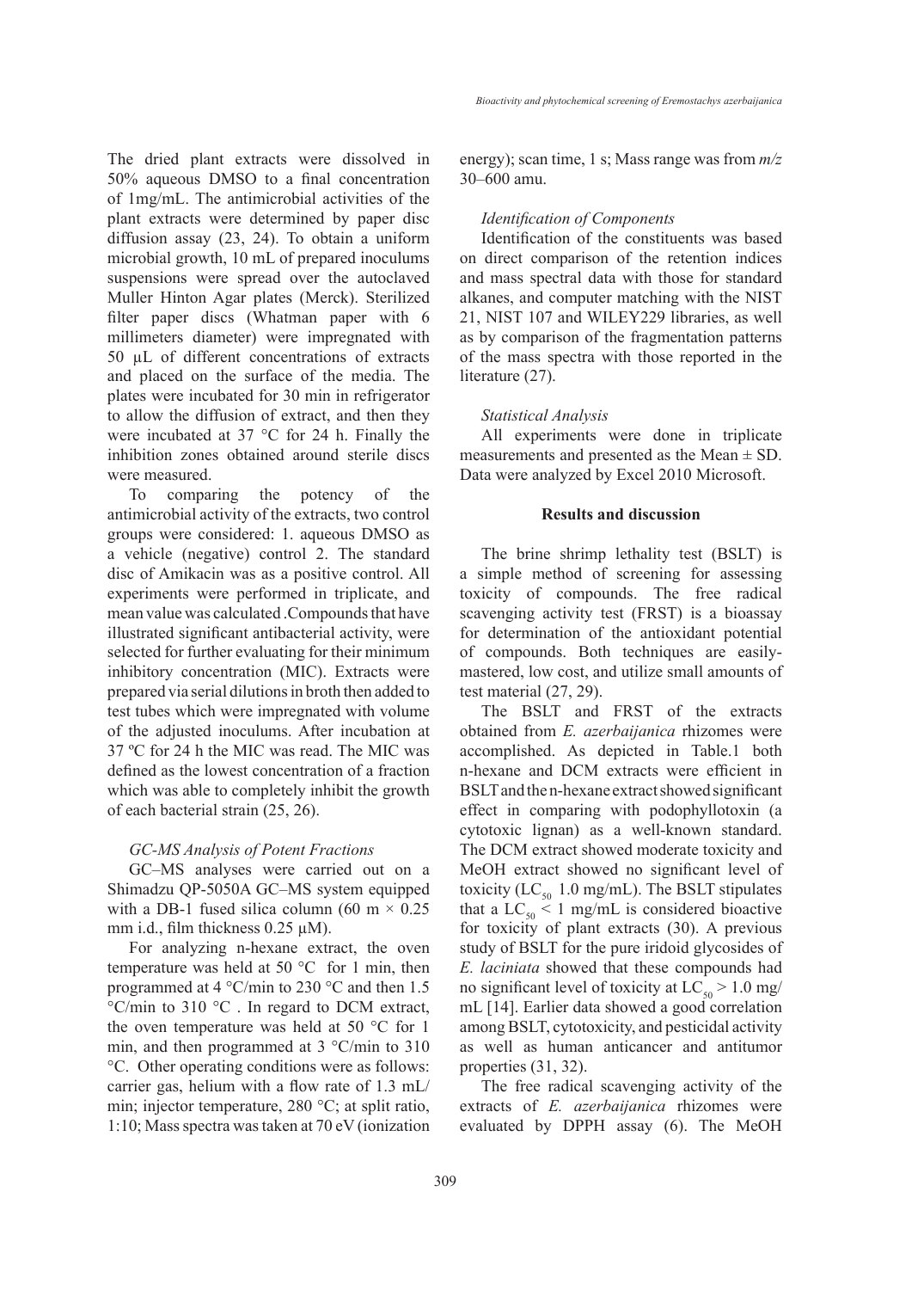| <b>EAR</b> extracts | General toxicity*<br>$(\mu g/ml)$ | Antioxidant**<br>$(\mu g/ml)$ | A549               | Cytotoxicity<br><b>HT29</b> | <b>HUVEC</b> |
|---------------------|-----------------------------------|-------------------------------|--------------------|-----------------------------|--------------|
|                     |                                   |                               | $(\mu g/ml)$       | $(\mu$ g/ml)                | $(\mu g/ml)$ |
| n.hexane            | $63 \pm 1.1$                      | $989 \pm 31$                  | $160.82 \pm 54.81$ | >1000                       | >1000        |
| <b>DCM</b>          | $881 \pm 6$                       | $747.2 \pm 19.1$              | $400.23 \pm 50.01$ | $116.07 \pm 30.14$          | >1000        |
| MeOH                | >1000                             | $264.1 \pm 9.7$               | $604.64 \pm 82.41$ | >1000                       | >1000        |

**Table 1.** BSLT, FRST and cytotoxicity of n.hexane, dichloromethane and methanol extracts of *E. azerbaijanica* rhizomes.

The Experiment was performed in triplicate and expressed as  $Mean \pm SD$ .

\* The LC<sub>50</sub> value of podophyllotoxin as positive control was  $2.8 \pm 0.1 \mu$ g/mL.

\*\*The RC<sub>50</sub> value for quercetin as positive control was  $3.9 \pm 0.1 \,\mu g/mL$ 

extract showed the highest DPPH removal activity with RC<sub>50</sub> value of 264.1  $\pm$  9.7  $\mu$ g/ mL DCM and n.hexane extracts showed  $RC_{50}$ values of 747.2  $\pm$  19.1 and 989  $\pm$  31  $\mu$ g/mL, respectively. Quercetin as a positive standard showed the highest activity with lowest value of RC<sub>50</sub> (3.9  $\pm$  0.1 µg/mL). These results indicate the presence of some powerful polar antioxidant substances such as phenols and flavonoides in the MeOH extract. Previous investigations have shown a positive correlation between antioxidant properties and phenolic contents (33, 34).

The presence of the antioxidant compounds such as phenylethanoid glycosides, flavonoids and iridoid glycosids have been demonstrated by previous phytochemical studies on the *E. glabra* and *E. laciniata* species [6, 15,16, 35]. Therefore, the possibility that the antioxidant activity displayed by MeOH extract of *E. azerbaijanica* rhizomes reported here would be due to the presence of these types of compounds could not be excluded (36, 37).

The cytotoxicity activity  $(IC_{50})$  of the extracts of *E. azerbaijanica* rhizomes were evaluated for two cancer cell lines and one normal cell line and the results were shown in Table 1. The DCM extract showed the most potent cytotoxicity effect against HT29 cell line, but neither n-hexane nor MeOH extracts showed significant activity against this cell line. Conversely, all three extracts showed various degrees of cytotoxicity against A549 cell line. Among them, the n-hexane extract showed the most potent activity while the MeOH extract was the weakest one.

Additionally, the all three extracts of *E. azerbaijanica* exhibited no significant effect against HUVEC cell lines; so, based on the remarkable effects on cancerous cell lines, this plant can be considered as a potential natural resource of antitumor agents for future studies. In some previous reports, there is a direct relationship between the toxic activity in the BSLT and antiproliferative effects; hence, it might be suggested that the BSLT is an inexpensive, easily mastered and suitable preliminary assay for predicting cytotoxic activity. (38-40).

The potent cytotoxic extracts were analyzed by GC-MS for identifying the bioactive chemical groups of the extracts and the results were shown in Table 2.

Table 2. shows that the fatty acid derivatives and steroids were the major active constituents with amounts of 61.64% and 14.11%, respectively. It appears that the potent cytotoxic effects of n-hexane extract relates to the presence of these compounds. GCMS identified steroids and derivatives (56.85%), heterocyclic hydrocarbons (10.76%), sesquiterpenes (12.18%) and linear alkanes (10.81%) in the DCM extract. These findings are consistent with data obtained in previous research for the cytotoxic effects of fatty acids (41-45), triterpenoids (46), steroids (47), sesquiterpenes (48-50), flavonoid (51,52), heterocyclic hydrocarbons (53,54), and coumarins (55) on different cancer cell lines. The cytotoxic properties exhibited by n-hexane and DCM extracts could also result from the presence of these compounds.

In regard to antimicrobial assessments of the extracts (Table 3), the disc diffusion method was carried out against two gram negative species (*Pseudomonas* aeruginosa and *Escherichia coli*), two gram positive species (*Staphylococcus*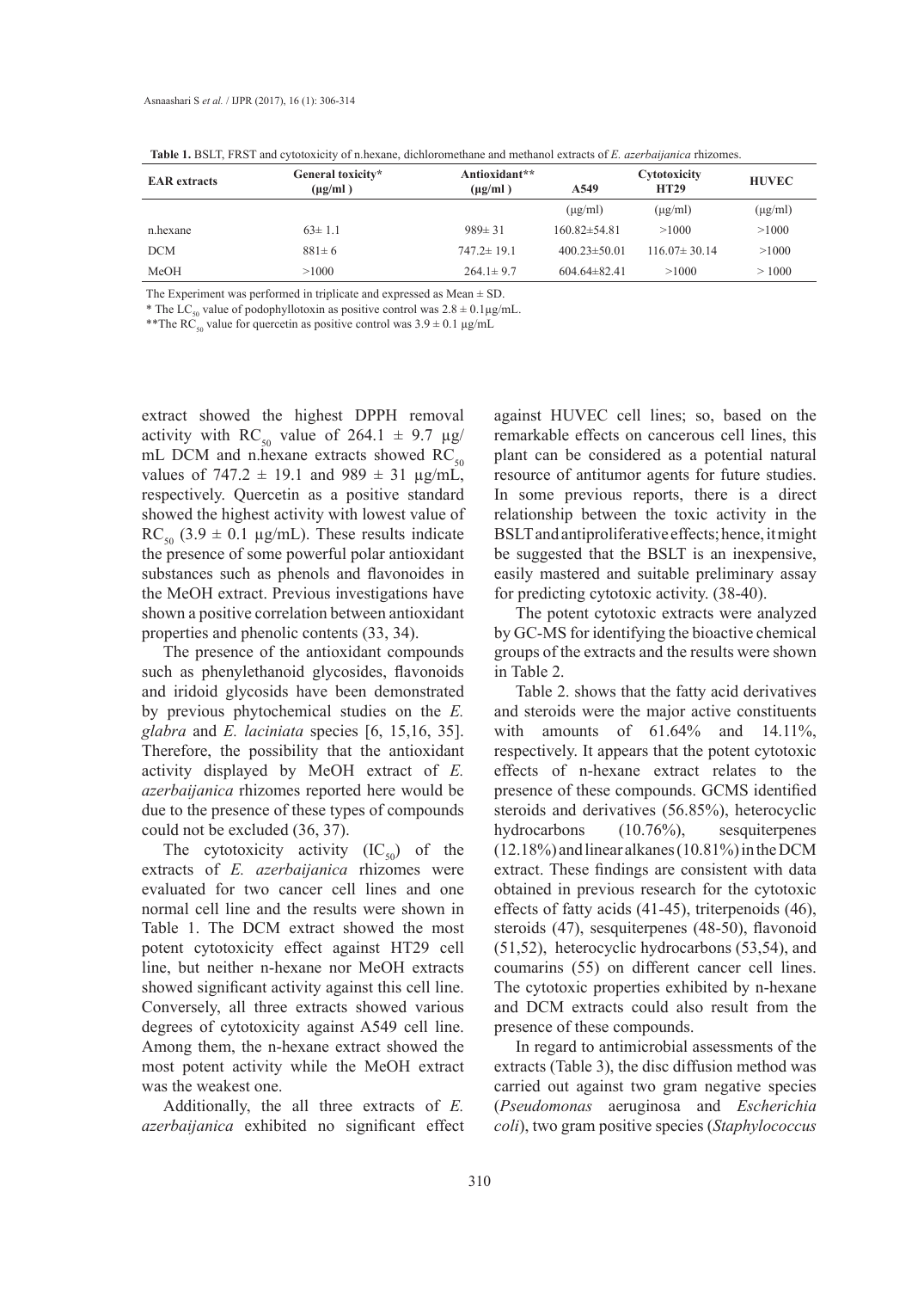| <b>Extracts</b> | Total identified content (%) | Compounds (content %)                                                                                    |  |
|-----------------|------------------------------|----------------------------------------------------------------------------------------------------------|--|
| n.hexane        | 93.64                        | Fatty acids and derivatives (61.64%):<br>Palmitic acid(8.01%), Palmitic acid ethyl<br>ester $(0.35\%)$ , |  |
|                 |                              |                                                                                                          |  |
|                 |                              |                                                                                                          |  |
|                 |                              | Methyl linolelaidate (0.38%), Linoleic acid                                                              |  |
|                 |                              | $(50.08\%)$ ,                                                                                            |  |
|                 |                              | Oleic acid $(2.82\%)$                                                                                    |  |
|                 |                              | Steroids derivatives (14.11%):                                                                           |  |
|                 |                              | Androlone(0.85%), Clionasterol (1.56%),                                                                  |  |
|                 |                              | Stigmasterol (1.68%),                                                                                    |  |
|                 |                              | Campesterol (2.02%), Stigmast-4-en-3-one (2.20%),                                                        |  |
|                 |                              | beta.-Sitosterol(5.80%).                                                                                 |  |
|                 |                              | Linear alcohol $(2.88\%)$ :                                                                              |  |
|                 |                              | Cyclopentanol, 3-methyl-(1.22%),                                                                         |  |
|                 |                              | 1-Pentanol, 2, 2-dimethyl- $(1.66\%)$ .                                                                  |  |
|                 |                              | Cyclic alcohol (2.52%):                                                                                  |  |
|                 |                              | Thunbergol $(2.522)$ .                                                                                   |  |
|                 |                              | Heterocyclic hydrocarbons (3.04%):                                                                       |  |
|                 |                              | Armillarisin A (1.85%),                                                                                  |  |
|                 |                              | Tetrahydrofuran, 2, 2-dimethyl-(1.19%)                                                                   |  |
|                 |                              | Linear ketones (9.45%):                                                                                  |  |
|                 |                              | 1-Butenyl methyl ketone (9.45%)                                                                          |  |
| <b>DCM</b>      | 90.59                        | Steroids and derivatives (56.85%):                                                                       |  |
|                 |                              | 4, 4- Dimethylandrost-5-en-3-ol (56.85%)                                                                 |  |
|                 |                              | Heterocyclic hydrocarbons (10.76%):                                                                      |  |
|                 |                              | N-Aminopyrrolidine(2.35%), Cyclopenta[c]pyran-4-                                                         |  |
|                 |                              | Carboxylic acid, 7-methyl-, methyl ester (4.05%),                                                        |  |
|                 |                              | Armillarisin A (4.36%)                                                                                   |  |
|                 |                              | Sesquiterpenes $(12.18\%)$ : Epiglobulol $(8.09\%)$ ,                                                    |  |
|                 |                              | 2, 6, 10, 10-Tetramethylbicyclo [7.2.0] undeca-2, 6-diene (4.09%).                                       |  |
|                 |                              | Alkanes (10.81%):                                                                                        |  |
|                 |                              | Tetracosane (7.36%) (Octacosane(3.44%).                                                                  |  |

**Table 2 .** Volatile constituents of the n.hexane and DCM extracts of *E. azerbaijanica* rhizomes.

**Table 3.** Antibacterial activity of n.hexane, DCM and MeOH extracts from rhizomes of *E. azerbaijanica*.

| <b>Bacterial species</b>   |               | Inhibition zone diameter (mm) |         |                    |
|----------------------------|---------------|-------------------------------|---------|--------------------|
|                            | n.hexane      | <b>DCM</b>                    | MeOH    | Amikacin           |
|                            | extract       | extract                       | extract | (positive control) |
| Staphylococcus aureus      | $15\pm 0$     | $16 \pm 0.14$                 | N/A     | $22 \pm 0.43$      |
| Staphylococcus epidermidis | $13 \pm 0.14$ | $1 \pm 0$                     | N/A     | $21 \pm 0.21$      |

The disc diameter was 6 mm.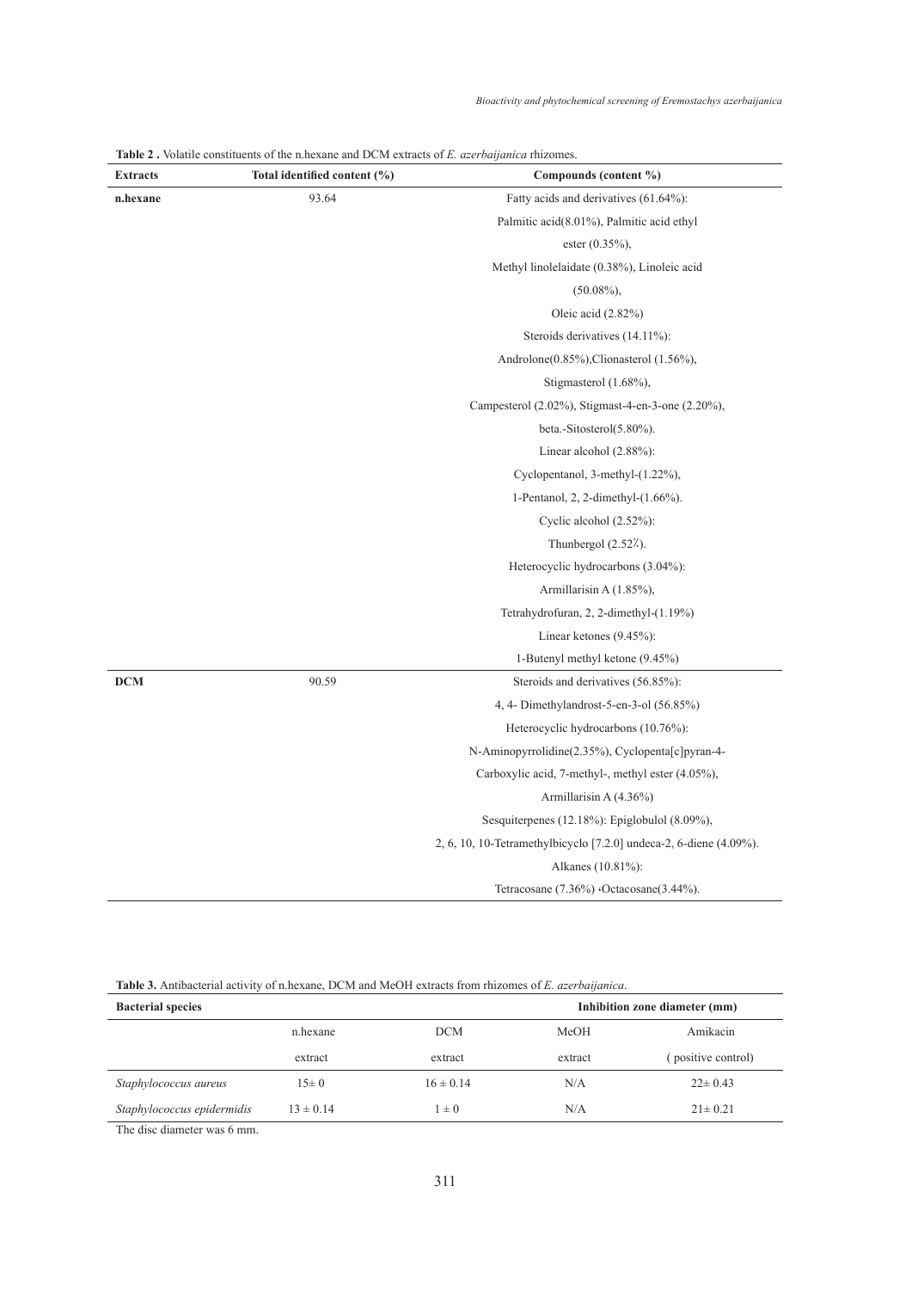*epidermidis* and *Staphylococcus aureus*), and a fungal species (*Candida albicans*).

The n-hexane and DCM extracts showed varying degrees of antimicrobial activity only against the gram positive strains. DCM extract displayed the most potent antibacterial activity against the gram positive species, remarkably against *S. aureus* with MIC value of 55 mg/mL. On the contrary, the MeOH extract exhibited no inhibitory activity against the mentioned microorganisms. A previous study on the rhizomes of *E*. *laciniata* showed that the pure iridoid glucosides isolated from MeOH extract offered low to moderate antibacterial activity (14), however our results are not in consistent with that results.

To the best of our knowledge, this is the first report on the toxicity, antioxidant, antibacterial, and cytotoxic effects of the rhizomes of *E. azerbaijanica*. To sum up, our studies demonstrated the *in-vitro* cytotoxic effects of n.hexane and DCM extracts without any deleterious effects on normal cells; therefore, in our forthcoming studies, we should make attempts on isolation of active and pure ingredients and clarification of anti-neoplastic mechanism of them.

#### **References**

- (1) Hemanth Kumar M, Dhiman V, Choudhary R and Chikara A. Anticancer activity of hydro alcoholic extracts from *Paris polyphylla* rhizomes against human A549 lung cancer cell lines using MTT assay. *Inter. Res. J. Pharm*. (2014) 5: 290-4.
- (2) Zare Shahneh F, Valiyari S, Azadmehr A, Hajiaghaee R, Bandehagh A and Baradaran B. Cytotoxic activities of *Ferulago angulata* extract on human leukemia and lymphoma cells by induction of apoptosis. *J. Med. Plants Res*. (2013) 7: 677-82.
- Nirmala MJ, Samundeeswari A and Sankar PD. Natural (3) plant resources in anti-cancer therapy-A review. *Res Plant Biol*. (2011) 1: 10-4.
- Jayaraman S, Manoharan MS and IIIanchezian S. *In-*(4) *vitro* antimicrobial and antitumor activities of *Stevia rebaudiana* (Asteraceae) leaf extracts. *Trop. J. Pharm. Res*. (2008) 7: 1143-9.
- (5) Salamaki Y, Zare S and Heubl G. The genus phlomoides moench ( Lamiaceae; Lamioideae; Phlomideae) in Iran; an updated synopsis. *Iran. J. Bot*. (2012) 18: 207-19.
- Delazar A, Shoeb M, Kumarasamy Y, Byres M, (6) Nahar L and Modarresi M. Two bioactive ferulic

acid derivatives from Eremostachys glabra. *DARU J. Pharm. Sci.* (2004) 12: 49-53.

- (7) Mozaffarian V. A dictionary of Iranian plant names: Latin, English, Persian. Farhang Mo›aser. 4rd ed; (1996) 207-208
- (8) Naghibi F, Mosaddegh M, Mohammadi Motamed M and Ghorbani A. Labiatae family in folk medicine in Iran: from ethnobotany to pharmacology. *Iran. J. Pharm. Res*. (2005) 2: 63-79.
- Delazar A, Sarker SD, Nahar L, Jalali SB, Modaresi (9) M and Hamedeyazdan S. Rhizomes of *Eremostachys laciniata*: isolation and structure elucidation of chemical constituents and a clinical trial on inflammatory diseases. *Adv. Pharm. Bull*. (2013) 3: 385-93.
- $(10)$  Said O, Khalil K, Fulder S and Azaizeh H. Ethnopharmacological survey of medicinal herbs in Israel, the Golan Heights and the West Bank region*. J. Ethnopharm*. (2002) 83: 251-65.
- (11) Nisar M, Khan S, Dar A, Rehman W, Khan R and Jan I. Antidepressant screening and flavonoids isolation *from Eremostachys laciniata* (L) Bunge. *African J. Biotech*. (2013) 10: 1696-9.
- (12) Khan S, Nisar M, Simjee SU, Rehman W, Khan R, Jan I, Momin DS. Evaluation of micronutrients level and antinociceptive property of *Eremostachys laciniata* (L) Bunge. *African J. Biotech*. (2010) 9: 775-7.
- $(13)$  Khan S, Nisar M, Rehman W, Khan R and Nasir F. Anti-inflammatory study on crude methanol extract and different fractions of *Eremostachys laciniata*. *Pharm. Biol*. (2010) 48: 1115-8.
- (14) Modaressi M, Delazar A, Nazemiyeh H, Fathi-Azad F, Smith E and Rahman MM. Antibacterial iridoid glucosides from *Eremostachys laciniata*. *Phytother. Res*. (2009) 23: 99-103.
- (15) Alali FQ, Tawaha K, El-Elimat T, Syouf M, El-Fayad M, Abulaila K, *et al.* Antioxidant activity and total phenolic content of aqueous and methanolic extracts of Jordanian plants: an ICBG project. *Nat. Prod. Res*. (2007) 21: 1121-31.
- (16) Delazar A, Gibbones S, Kumarasamy Y, Nahar L, Shoeb M and Sarker SD. Antioxidant phenylethanoid glycosides from the rhizomes of Eremostachys glabra (Lamiaceae). *Biochem. Sys. Ecol.* (2005) 33: 87-90.
- (17) Ali B, Mehmood R, Mughal UR, Malik A, Safder M, Hussain R, *et al.* Eremosides A–C, new iridoid glucosides from *Eremostachys loasifolia*. *Helv. Chim. Acta*. (2012) 95: 586-93.
- Manafi H and Shafaghat A. Chemical composition of (18) essential oil of *Eremostachys azerbaijanica* Rech.f. from Iran. *J. Essent. Oil Bear PL.* (2010) 13: 412-5*.*
- (19) Navaei MN and Mirza M. Chemical composition of the oil of *Eremostachys laciniata* (L.) Bunge from Iran. *Flav. Fragr J*. (2006) 21: 645-6.
- (20) Nori-Shargh D, Kiaei S and Deyhimi F. The volatile constituents analysis of *Eremostachys macrophylla*  Montbr. & Auch. from Iran. *Nat. Prod. Res*. (2007) 21: 733-5.
- Tofighi Z, Asgharian P, Goodarzi S, Hadjiakhoondi A, (21)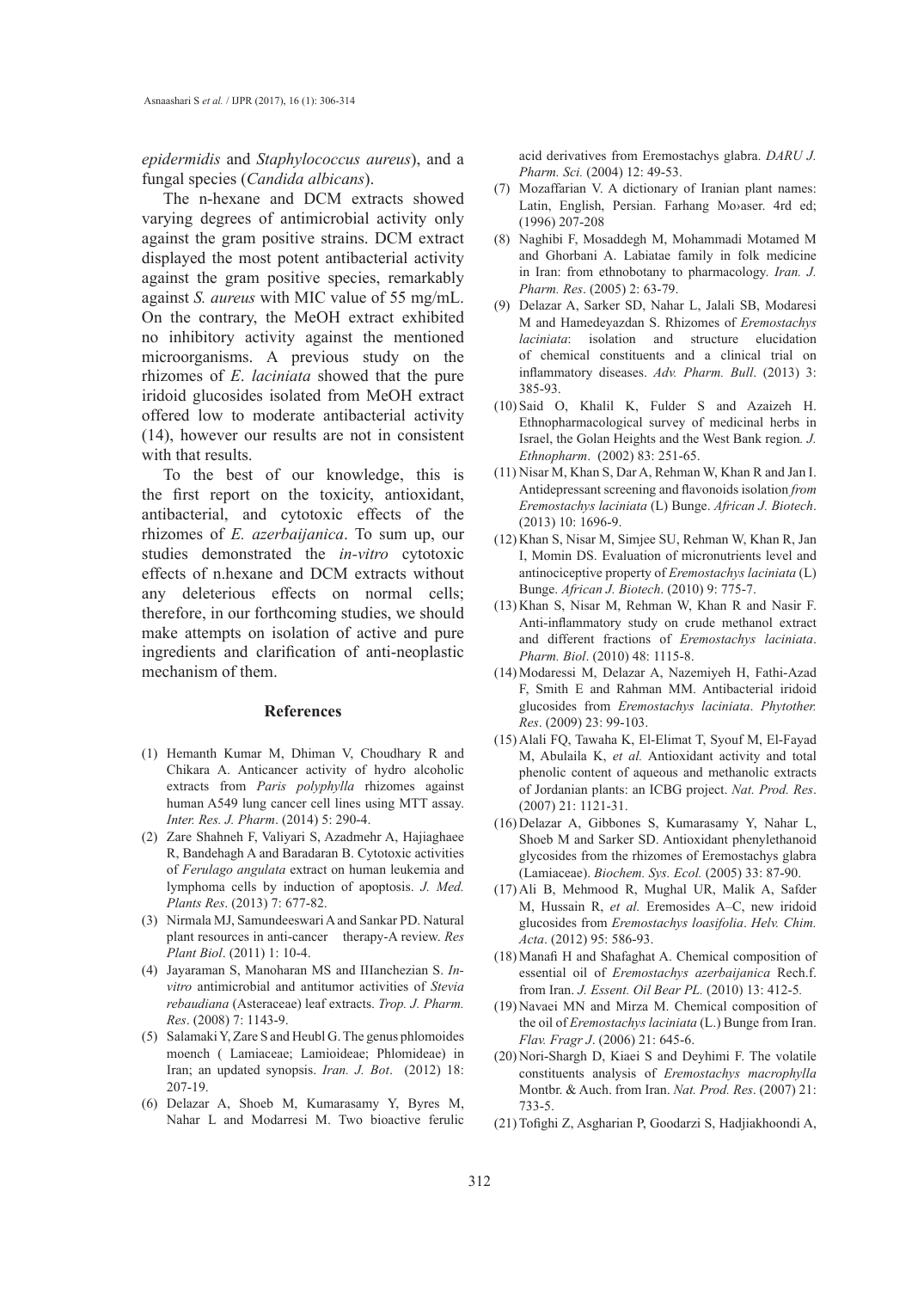Ostad SN and Yassa N. Potent cytotoxic flavonoids from Iranian *Securigera securidaca*. *Med. Chem. Res*. (2014) 23: 1718-24.

- Levy A and Lewis A. *Cassia alata* leaf extract induces (22) cytotoxicity in A549 lung cancer cells via a mechanism that is caspase 8 dependent. *West Indian Med. J*. (2011) 60: 608-14.
- (23) Zeidooni L, Rezaei M and Tabar MH. Gamma tocopherol and lovastatin additively induced apoptosis in human colorectal carcinoma cell line (HT29). *Jundishapur J. Nat. Pharm. Prod*. (2012) 7: 153-8.
- (24) Sarkar B, Raihan S, Sultana N, Rahman R, Islam ME and Ahmed S. Cytotoxic, antibacterial and free radical scavenging activity studies of the solvent extracts of aerial stems of *Equisetum debile roxib*. *Int. J. Chem. Sci*. (2012) 10: 19-26.
- (25) Behmanesh F, Pasha H, Sefidgar SAA, Moghadamnia A and Basirat Z. A comparative study of antifungal activity of Lavender brew, Lavender essential Oil, and Clotrimazole: an *in-vitro* study. *Caspian J. Repord. Med*. (2015) 1: 26-30.
- (26) Motamedi H, Seyyednejad SM, Bakhtiari A and Vafaei M. Introducing *Urtica dioica*, a native plant of Khuzestan, as an antibacterial medicinal plant. *Jundishapur J. Nat. Pharm. Prod*. (2014) 9: 1-5.
- (27) Middleton P, Stewart F, Al-Qahtani S, Egan P, O'Rourke C and Abdulrahman A. Antioxidant, antibacterial activities and general toxicity of *Alnus glutinosa*, *Fraxinus excelsior and Papaver rhoeas*. *Iran. J. Pharm. Res*. (2005) 2: 81-6.
- (28) Adams RP. Identification of essential oil of components by gas chromatography quadrupole mass spectroscopy. Allured Publishing Corporation: Carol Stream, USA, 2001.
- (29) Peteros NP and Uy MM. Antioxidant and cytotoxic activities and phytochemical screening of four Philippine medicinal plants. *J. Med. Plant Res.* (2010) 4: 407-14.
- (30) Meyer B, Ferrigni N, Putnam J, Jacobsen L, Nichols Dj and McLaughlin J. Brine shrimp: a convenient general bioassay for active plant constituents. *Planta Medica*. (1982) 45: 31-4.
- (31) Kumar S, Kumar V and Chandrashekhar M. Cytotoxic activity of isolated fractions from methanolic extract of *Asystasia dalzelliana* leaves by brine shrimp lethality bioassy. *Int. J. Pharm. Pharm. Sci*. (2011) 3: 133-4.
- (32) Musa AA. Cytotoxicity activity and phytochemical screening of *Cochlospermum tinctorium Perr* Ex A. rich rhizome. *J. App. Pharm. Sci.* (2012) 2: 155-9.
- (33) Afshar FH, Delazar A, Nazemiyeh H, Esnaashari S and Moghadam SB. Comparison of the total phenol, flavonoid contents and antioxidant activity of methanolic extracts of Artemisia spicigera and A. splendens growing in Iran. *Pharm. Sci.* (2012) 18: 165- 70.
- (34) Saeed N, Khan MR and Shabbir M. Antioxidant activity, total phenolic and total flavonoid contents of whole plant extracts Torilis leptophylla. *BMC Comp. Alter Med.* (2012) 12: 221.
- Delazar A, Byres M, Gibbons S, Kumarasamy Y, (35) Modarresi M, Nahar L, *et al.* Iridoid glycosides from *Eremostachys glabra*. *J. Nat. Prod.* (2004) 67: 1584-7.
- Fouladnia M and Modarresi M. Phenylethanoid (36) glycosides from *Eremostachys azerbaijanica* Rech. F. *Res. Pharm. Sci*. (2012) 7: 760.
- Modarresi M, Fouladnia M, Rafiee Z, jafari A and (37) Zarzasangan K. Iridoid glycosides from *Eremostachys azerbaijanica* Rech.F. root. *J. Med. Plant*. (2013) 12: 66-77.
- $(38)$  Anderson J, Goetz C, McLaughlin J and Suffness M. A blind comparison of simple bench-top bioassays and human tumour cell cytotoxicities as antitumor prescreens. *Phytochem. Analysis* (1991) 2: 107-11.
- (39) Kiviranta J, Sivonen K, Niemelä S and Huovinen K. Detection of toxicity of cyanobacteria by Artemia salina bioassay. *Environ. Toxicol. Water Qual.* (1991) 6: 423-36.
- (40) Piccardi R, Frosini A, Tredici MR and Margheri MC. Bioactivity in free-living and symbiotic cyanobacteria of the genus Nostoc. *J. Appl. Phycol.* (2000) 12: 543-7.
- Wu JT, Chiang YR, Huang WY and Jane WN. (41) Cytotoxic effects of free fatty acids on phytoplankton algae and cyanobacteria. *Aquat. Toxicol*. (2006) 80: 338-45.
- (42) Igarashi M and Miyazawa T. Newly recognized cytotoxic effect of conjugated trienoic fatty acids on cultured human tumor cells. *Cancer Lett*. (2000) 148: 173-9.
- Martins de Lima T, Cury-Boaventura M, Giannocco (43) G, Nunes M and Curi R. Comparative toxicity of fatty acids on a macrophage cell line (J774). *Clinic Sci*. (2006) 111: 307-17.
- Suzuki R, Noguchi R, Ota T, Abe M, Miyashita K and (44) Kawada T. Cytotoxic effect of conjugated trienoic fatty acids on mouse tumor and human monocytic leukemia cells. *Lipids* (2001) 36: 477-82.
- (45) Siegel I, Yaghoubzadeh E, Keskey TS and Gleicher N. Cytotoxic effects of free fatty acids on ascites tumor cells. *J. Nation Cancer Inst*. (1987) 78: 271-7.
- Wu S-B, Bao Q-Y, Wang W-X, Zhao Y, Xia G and (46) Zhao Z. Cytotoxic triterpenoids and steroids. *Planta Med*. (2011) 77: 922-8.
- (47) Kim KH, Choi SU, Kim CS and Lee KR. Cytotoxic steroids from the trunk of *Berberis koreana*. *Biosci. Biotech. Biochem*. (2012) 76: 825-7.
- (48) Ha TJ, Jang DS, Lee JR, Lee KD, Lee J and Hwang SW. Cytotoxic effects of sesquiterpene lactones from the flowers of *Hemisteptia lyrata* B. *Arch. Pharm. Res*. (2003) 26: 925-8.
- $(49)$  Bai N, Lai CS, He K, Zhou Z, Zhang L and Quan Z. Sesquiterpene lactones from Inula britannica and their cytotoxic and apoptotic effects on human cancer cell lines. *J. Nat. Prod*. (2006) 69: 531-5.
- (50) Nord CL, Menkis A and Broberg A. Cytotoxic illudalane sesquiterpenes from the wood-decay fungus *Granulobasidium vellereum* (Ellis & Cragin) Jülich. *Molecules* (2014) 19: 14195-203.
- Babich H, Zuckerbraun H and Weinerman S. *In-vitro* (51)